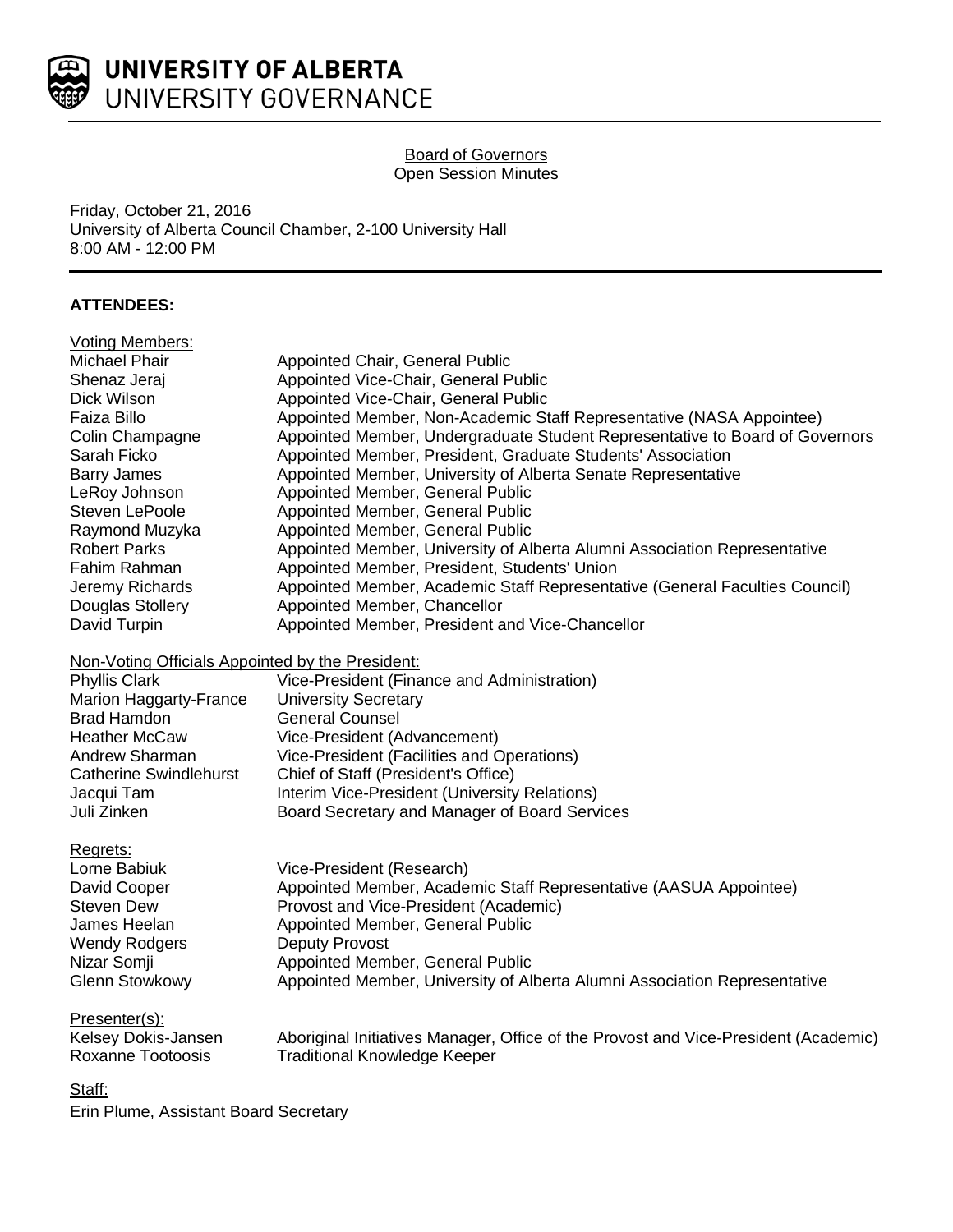## **OPENING SESSION**

1. *Chair's Session*

*Presenter(s)*: Michael Phair

## 1a. Call to Order and Confirmation of Quorum

*Presenter(s)*: Michael Phair

The Board Secretary confirmed that the attendance constituted quorum. The Chair called the meeting to order at 8:00 a.m.

## 1b. Approval of Open Session Agenda

Materials before members are contained in the official meeting file.

*Presenter(s)*: Michael Phair

The motion was moved and seconded.

THAT the Board of Governors approve the Open Session agenda as presented.

**CARRIED**

## 1c. Conflict of Interest - Opportunity for Declaration

*Presenter(s)*: Michael Phair

The Chair made note of the following:

- The University of Alberta has policy and procedure in place for Conflict of Interest and Conflict of Commitment, and Board members make annual disclosures.
- In addition, Board members must declare any conflict related to the Board Agenda of each meeting and, in the event of such conflict, absent themselves from the discussion and voting on the item.
- The *Post-secondary Learning Act*, Section 16(5) states that: The members of the board must act in the best interests of the university.

The Chair invited members to declare conflicts of interest related to the Open Session Agenda of the meeting. Mr James reminded members that he is Chair of the Audit Committee for the Province of Alberta and that the financial statements of the University are approved by this committee.

Seeing no further declarations, the Chair declared the question asked and answered.

## 1d. Chair's Remarks

## *Presenter(s)*: Michael Phair

The Chair welcomed members and guests and acknowledged all Indigenous peoples and the traditional lands on which the Board was gathered.

He offered a warm welcome to Andrew Sharman, the university's new Vice-President (Facilities and Operations), and to recently-appointed Interim Vice-President (University Relations), Jacqui Tam. He also noted that subsequent to the last Board meeting, Glenn Stowkowy was appointed as a new Alumni Association representative on the Board of Governors, replacing former member Jane Halford.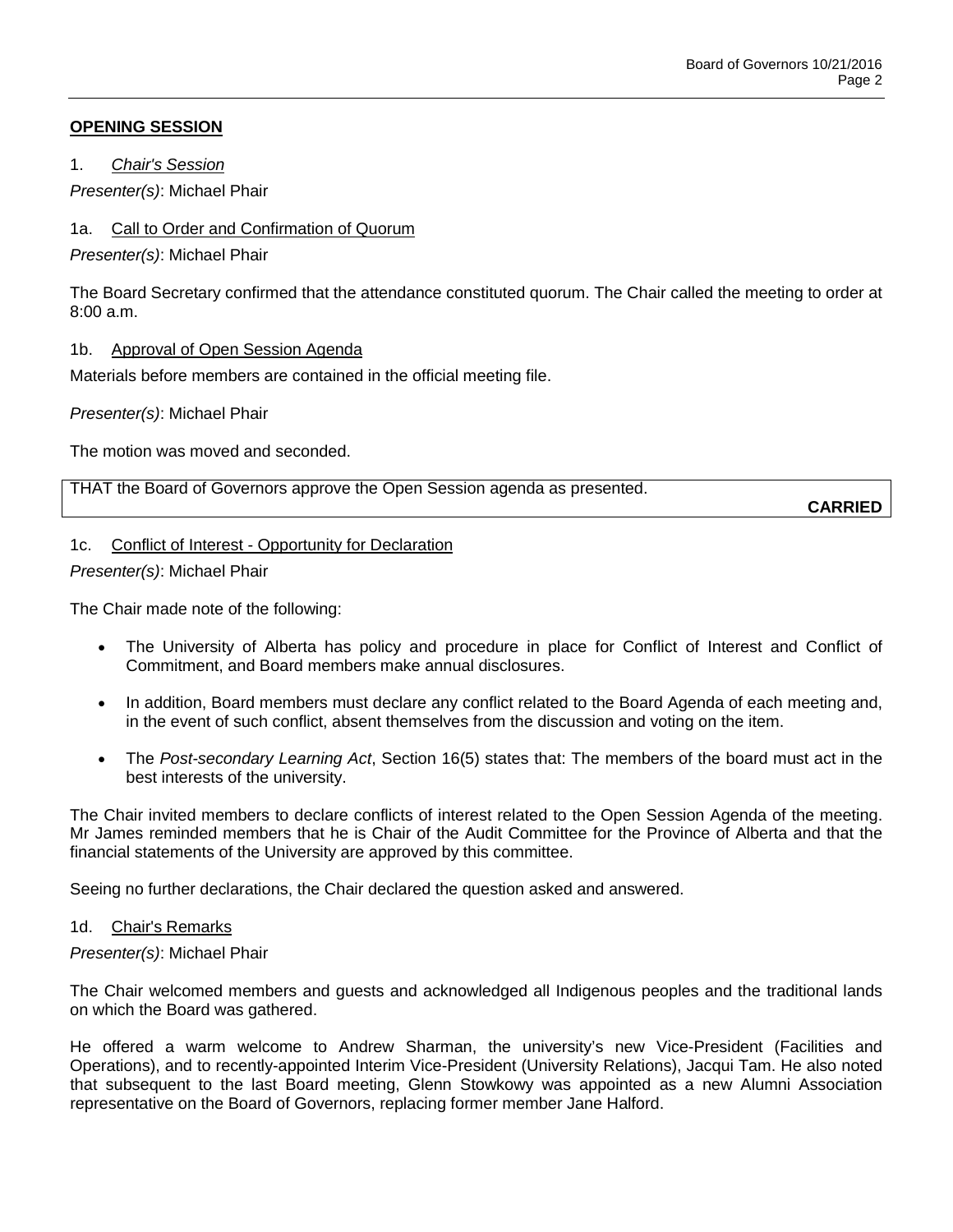The Chair also welcomed members of a delegation from the University's Global Academic Leadership Development program, a program formed following a Memorandum of Understanding signed between the University of Alberta and the Chinese Scholarship Council in 2011, to provide leadership training to Chinese university administrators in Canada.

The Chair then informed the Board that this would be the final Board of Governors' meeting for Steven LePoole and thanked Mr LePoole for his dedication and service to the Board and its committees over the past five years, both as a Board member and as an external committee member on the Board Finance and Property Committee. Mr LePoole expressed his appreciation for his time on the Board and especially as Chair as the Board Safety Health and Environment Committee, and members joined the Chair in recognizing Mr LePoole's contributions.

The Chair also acknowledged that this would be Phyllis Clark's last Board meeting after 14 years as Vice-President (Finance and Administration), and members recognized Ms Clark for her tremendous leadership at the university and support to the Board and its committees.

The Chair noted his participation in the recent Alumni Weekend celebrations and thanked the Alumni Association for organizing the memorable events.

He informed members that documents had been distributed at the meeting related to the provincial government's recent announcement regarding the extension of the tuition freeze and indicated that these documents would be discussed later in the meeting.

At the Chair's invitation, Chancellor Stollery provided Board members with an overview of the university's current United Way campaign, inviting members to contribute and noting his plans to strengthen community connections as part of next year's campaign.

The Chair reminded members of the upcoming fall convocation and its honorary degree recipients, Chancellor Emeritus Ralph Young, Elizabeth O'Neill, and Stephen Lewis. He also provided an update on the status of the public member search process, indicating that the advertisement for the Board's public members closed the day before and that he was hopeful the process would proceed quickly from this point forward.

Finally, the Chair acknowledged members of the Board for their valuable contributions to the university, reminding members of the June Board of Governors' meeting where the Board approved the new institutional strategic plan, *For the Public Good*. He congratulated President Turpin and his team for their work on the plan, indicating that over the summer he had on several occasions witnessed the university community's positive reception toward and enthusiasm for the strategy document.

## 2. *Update on Aboriginal / Indigenous Initiatives*

*Presenter(s)*: David Turpin; Kelsey Dokis-Jansen

The President provided members with an update on the university's Aboriginal and Indigenous initiatives, reminding members of the university's website that provides a directory of links to University of Alberta initiatives, activities, partnerships and programs related to Indigenous and Aboriginal communities.

He informed members that the university hosted the 2016 Building Reconciliation Forum on September 28 and 29 and invited Ms Dokis-Jansen to share with the Board some of the Aboriginal and Indigenous cultural practices on campus.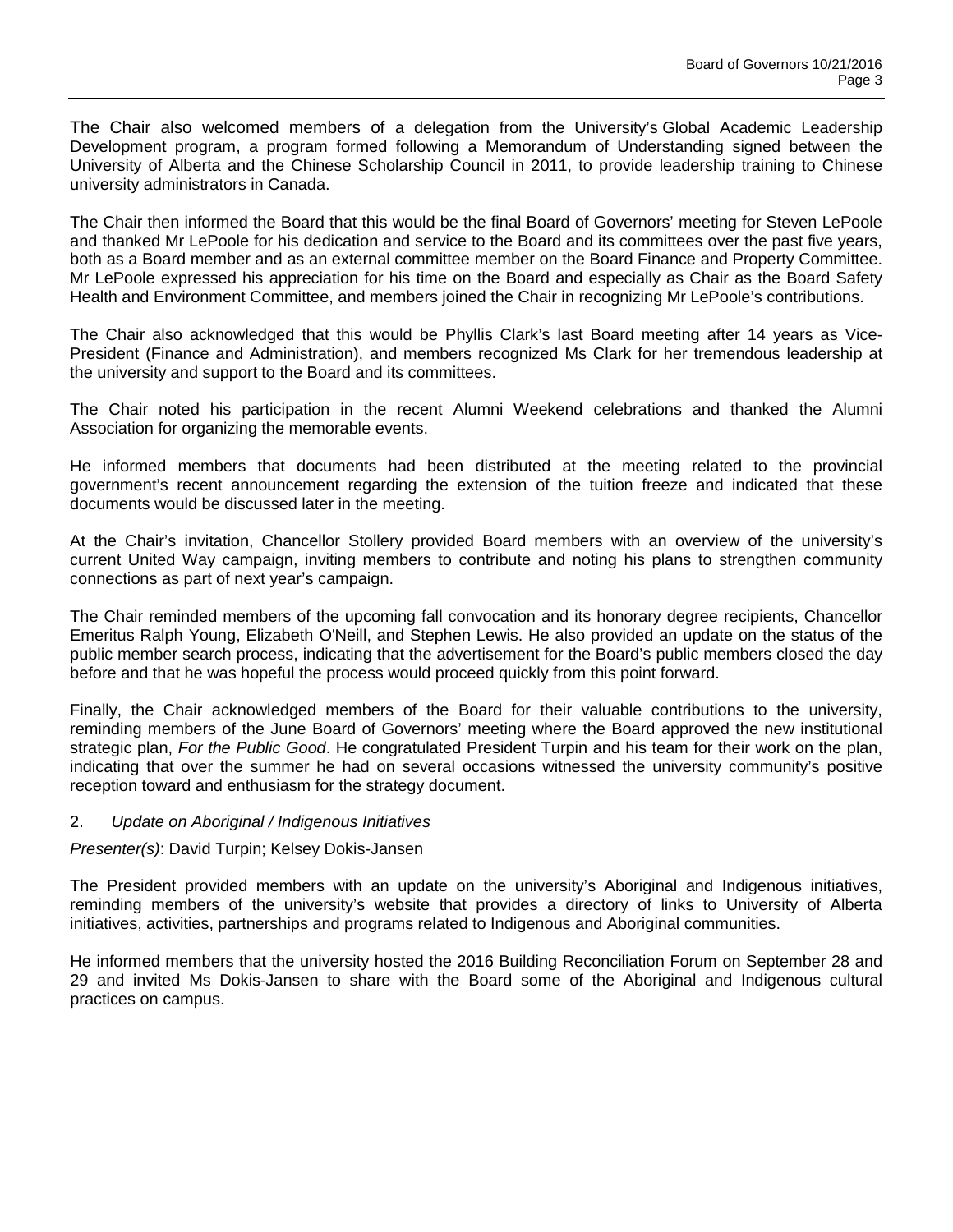## 2a. Smudging Ceremony

Materials before members are contained in the official meeting file.

### *Presenter(s)*: Roxanne Tootoosis

*Purpose of the Proposal*: The University of Alberta is taking steps to ensure campuses are inclusive and culturally responsive by integrating First Nations, Métis and Inuit perspectives into programming and practices. This includes welcoming all members of the campus community to learn about First Nations, Metis and Inuit traditions. In the context of the recommendations of the Truth and Reconciliation Commission, indigenization of campus has been identified as a priority area for post-secondary institutions and the University of Alberta wants to walk the path of learning and reconciliation. Being able to practice smudging and other traditional ceremonies can contribute to a sense of belonging and positive relations with Aboriginal communities.

#### *Discussion*:

The Chair welcomed Traditional Knowledge Keeper Roxanne Tootoosis to the meeting and invited Board members to join him in a traditional cleansing ceremony to start the meeting.

Ms Tootoosis provided an overview of the traditional ceremony and invited all interested members to come forward to smudge.

Following the smudge, the Chair thanked Ms Tootoosis for bringing her teachings of ceremony to the Board and also thanked Ms Shana Dion, Director of the Aboriginal Student Services Centre, for coordinating the ceremony.

### 3. *Report of the President*

Materials before members are contained in the official meeting file.

## *Presenter(s)*: David Turpin

## *Discussion*:

In addition to his written report, President Turpin provided verbal points of interest to the Board on: his recent trip to China, provincial government consultation on the funding system, and implementing and measuring *For the Public Good*. He also acknowledged the recent death of former Premier Jim Prentice, University of Alberta alumnus and past honorary degree recipient, stating that Mr Prentice would be sadly missed by the university community.

President Turpin reviewed the provincial government's recent extension of the tuition freeze, noting that the freeze encompasses mandatory non-instructional fees (MNIFs) but not international tuition. He expressed concern that the announcement did not include a plan for backfill funding to cover the shortfall, indicating that the university would be petitioning government to provide this funding and encouraging Board members to do the same.

The Board engaged in a discussion regarding the tuition freeze and its implications on the university, particularly if government does not provide backfill funding. The President noted that the freeze would result in a \$2.7 million cut to the university's budget, not including the MNIFs, and members discussed potential repercussions, including those related to an eventual tuition freeze "thaw" at which point the university would be in a position where it would need to substantially increase tuition to be competitive with other Canadian institutions.

The President reviewed recent changes to his senior management team, acknowledging Don Hickey's retirement and the arrival of Andrew Sharman, Debra Pozega-Osburn's recruitment to the University of Saskatchewan and the interim appointment of Jacqui Tam, and thanking Phyllis Clark for her extraordinary accomplishments at the university as she approaches retirement at the end of the month.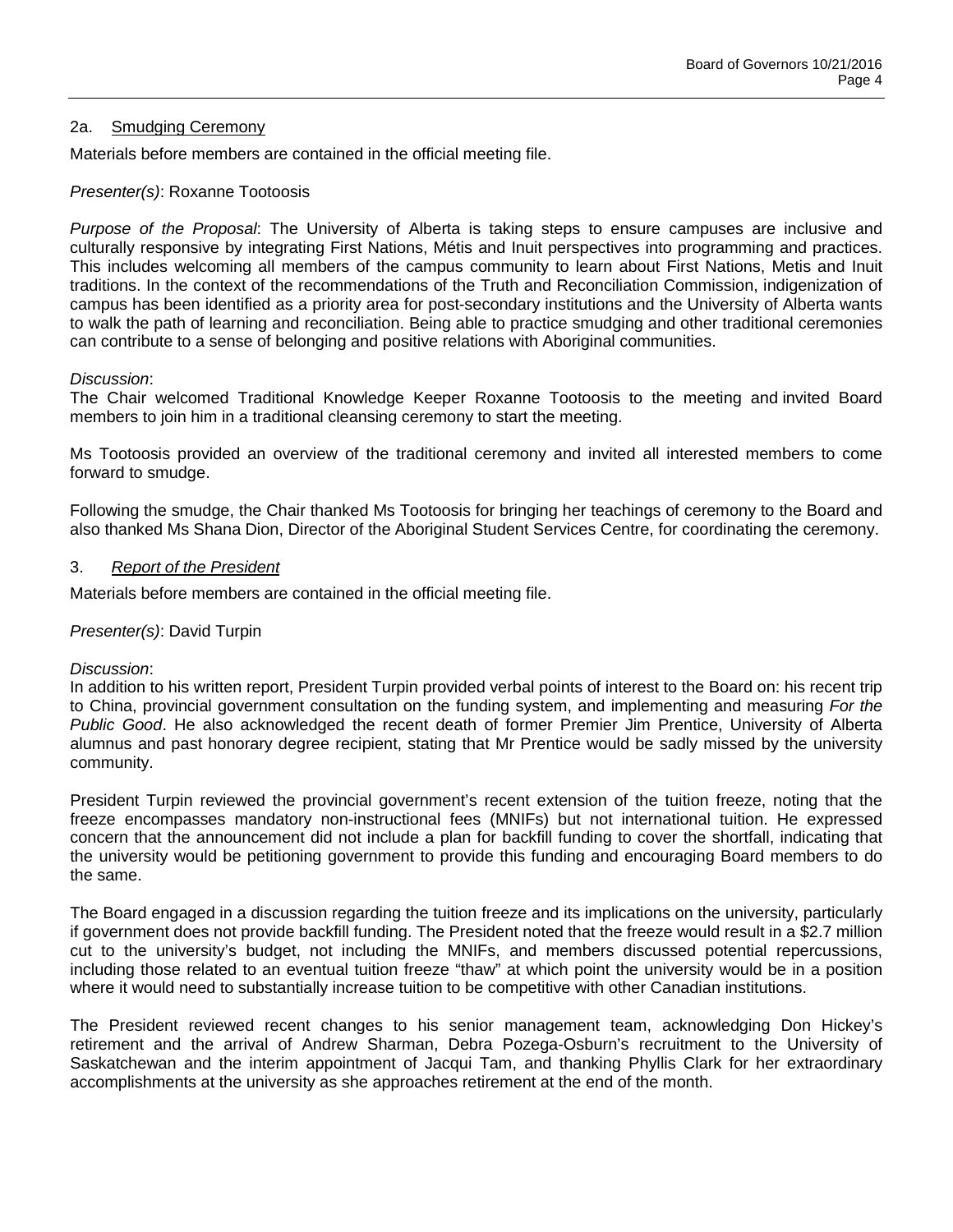He informed the Board that Vice-President (Research) Lorne Babiuk had been named the 2016 recipient of the World Agriculture Prize, an award bestowed by the Global Confederation of Higher Education Associations for Agriculture and Life Sciences in recognition of exceptional lifetime achievements, and commended Dr Babiuk on this significant accomplishment. He also noted the university's receipt of a \$75-million federal grant from the Canada First Excellence Research Fund (CFREF) that will launch the university's Future Energy Systems Research Institute and the university's receipt of \$82.5 million in infrastructure funding from the federal and provincial governments to improve the scale, quality and sustainability of 10 of its research and innovation facilities, as part of the federal government's Post-Secondary Institutions Strategic Investment Fund (SIF).

President Turpin responded to questions from the Board regarding the university's level of satisfaction with the SIF funding it received; future funding opportunities; and how the Board can stay informed on campus Aboriginal/Indigenous initiatives.

### 3a. Update on For the Public Good

Materials before members are contained in the official meeting file.

### *Presenter(s)*: David Turpin

### *Discussion*:

President Turpin provided an update on the implementation of *For the Public Good*, indicating that he is working with Dr Dew to determine short, medium and long-term priorities, develop quantitative and qualitative measures to monitor progress and success, and to create an annual institutional reporting and accountability process. He informed the Board that a *For the Public Good* Advisory Committee has been convened to explore potential measures to assess the success of, and progress against, goals of *For the Public Good*, and of the intent to establish cross-institution working groups to look at initiatives requiring institution-wide consensus, action, and accountability.

The President highlighted immediate priorities including professional and leadership development, faculty renewal, and a President's committee on international initiatives, as well as the establishment of university signature areas and the process involved in selecting and developing these key areas.

He responded to questions from the Board regarding: how to avoid segregation, or the perception thereof, within the university community due to the development of signature areas; what funding would be associated with signature areas; how the decision would be made to conclude focus on a signature area; whether or not the process of developing these areas would include consultation with the broader university community; whether teaching would be considered alongside research in determining these areas; the management process of potential or upcoming signature areas; how students would be engaged in the development of these signature areas; how more global issues would be addressed within this plan; and whether or not the process would involve provincial, national and international linkages.

The Chancellor suggested that administration refrain from referring to the institutional plan as the acronym "FPG" and instead use "For the Public Good" to encourage continued mindfulness of the plan's original vision and purpose.

President Turpin provided a brief update on the establishment of performance indicators, noting that Mary Persson, Associate Vice-President (Audit and Analysis) and University Auditor, is leading a Performance Indicators Advisory Group, and reviewing the principles and consultation involved in the development of the indicators. He responded to a question from a member regarding whether or not consultation would involve commercialization advisory experts to expand the focus past basic research.

The President then briefed the Board on an incident earlier that morning at the Centennial Centre for Interdisciplinary Science involving an individual in distress.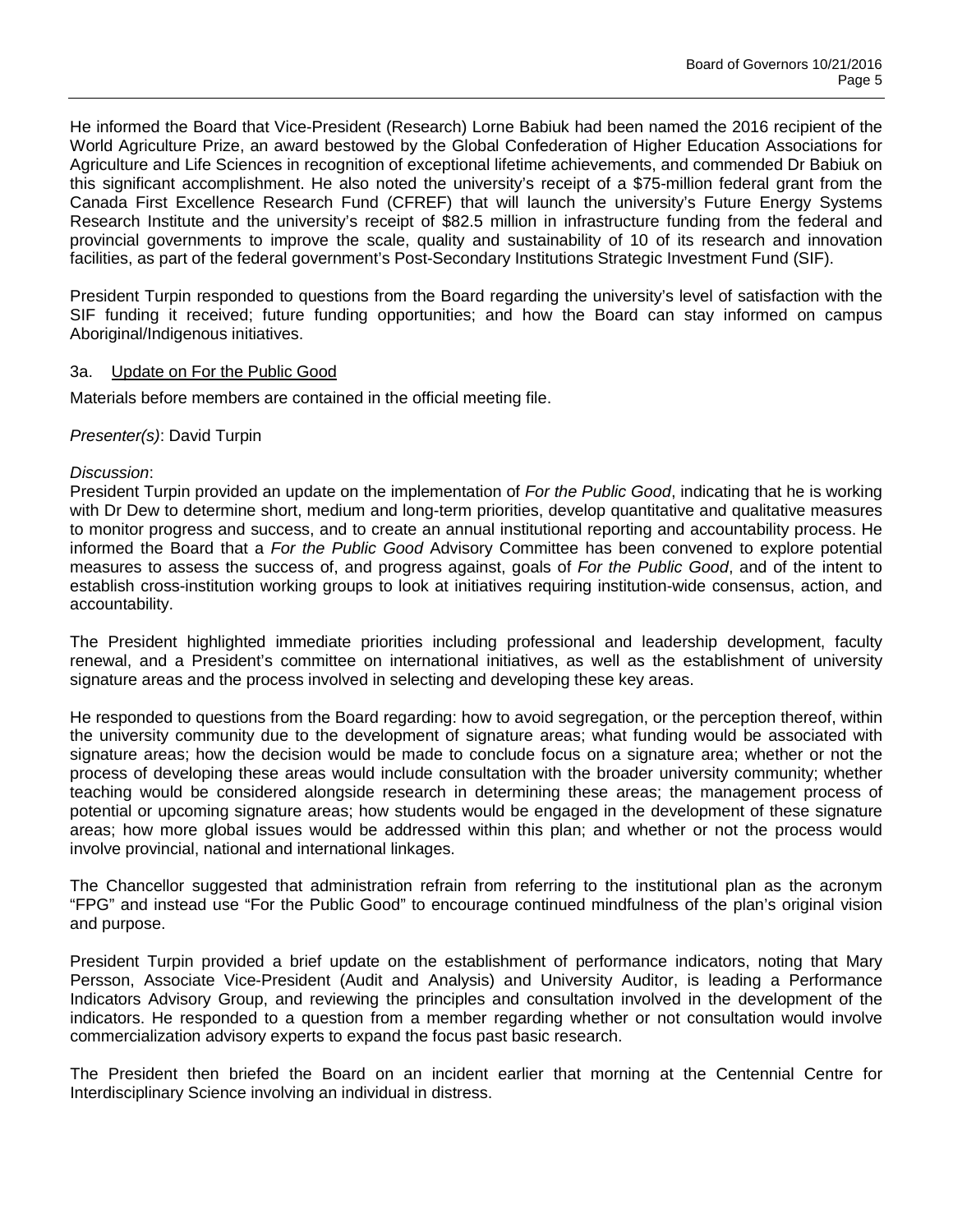## 4. *Report from the University Secretary*

*Presenter(s)*: Marion Haggarty-France

## *Discussion*:

Ms Haggarty-France provided an update on upcoming opportunities and future plans for board development and orientation for both current and new members, indicating that the Board's annual development session was deferred until new members are appointed.

# **CONSENT AGENDA**

## 5. *Approval of the Consent Agenda*

Materials before members are contained in the official meeting file.

## *Presenter(s)*: Michael Phair

At the request of a member, the Chair removed Items 5ciii: *Capitalization of Unrestricted Funds to Permanent Net Asset Endowments*, and 5di: *Board Human Resources and Compensation Committee Terms of Reference,* from the Consent Agenda.

- 5a. Approval of the Open Session Minutes of June 17, 2016
- 5b. Approval of the Open Session Minutes of September 1, 2016 (Electronic Vote) *Action Items*
- 5c. *Report of the Finance and Property Committee*
- 5ci Board Finance and Property Committee Terms of Reference
- 5cii Augustana Land Bank Laneways: Land Acquisition
- 5ciii. Capitalization of Unrestricted Funds to Permanent Net Asset Endowments *Item removed*
- 5d. *Report of the Human Resources and Compensation Committee*
- 5di. Board Human Resources and Compensation Committee Terms of Reference *Item removed*
- 5dii Appointment to Universities Academic Pension Plan Board of Trustees *Information Reports*
- 5e. Report of the Audit Committee
- 5f. Report of the Finance and Property Committee
- 5g. Report of the Human Resources and Compensation Committee
- 5h. Report of the Investment Committee
- 5i Report of the Learning and Discovery Committee
- 5j. Report of the Safety, Health and Environment Committee
- 5k. Report of the University Relations Committee *Regular Reports*
- 5l. Chancellor's Report
- 5m. Alumni Association
- 5n. Students' Union
- 5o. Graduate Students' Association (including 2015-16 Financial Statements)
- 5p. Association of Academic Staff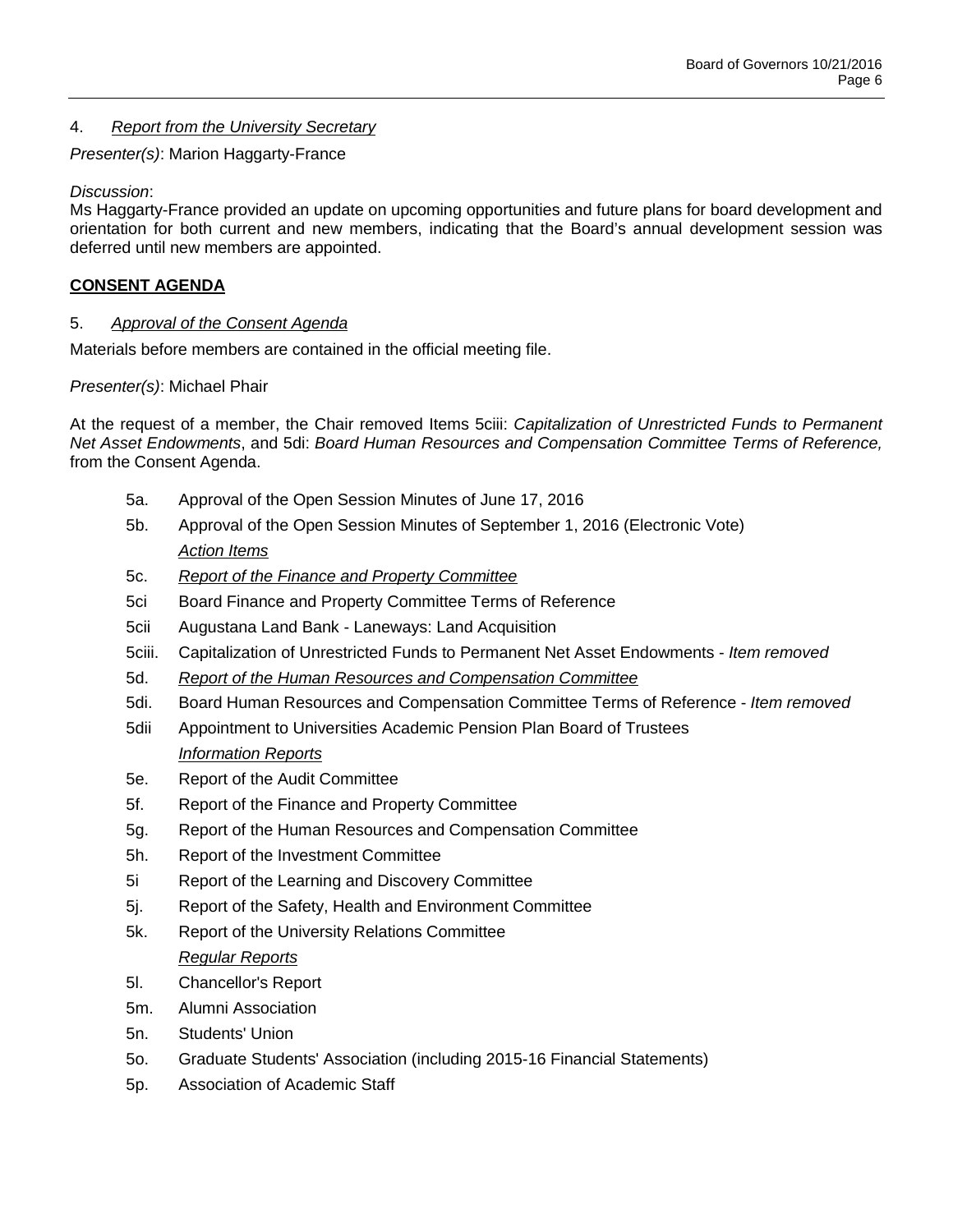- 5q. Non-Academic Staff Association
- 5r. General Faculties Council
- 5s. Board Chair and Board Members Activity Report

The motion was moved and seconded.

THAT the Board of Governors approve the Open Session Consent Agenda, as amended.

**CARRIED**

## **ACTION ITEMS**

## 5c. *Report of the Finance and Property Committee*

*Presenter(s)*: Dick Wilson

5ciii. Capitalization of Unrestricted Funds to Permanent Net Asset Endowments

Materials before members are contained in the official meeting file.

## *Presenter(s)*: Phyllis Clark

*Purpose of the Proposal*: The following faculties have requested capitalization:

- Agricultural, Life and Environmental Sciences \$897,348.00 Source of funds: Mattheis Ranch revenue from oil and gas leases Purpose: To match the final portion of the Conservation Easement grant, and increase the funding available to support rangeland research, education and extension activity.
- Medicine and Dentistry \$1,000,000.00 Source of funds: bequest from the Aulbach estate. Purpose: Recognize MD students at the annual White Coat award ceremony and provide bursaries for students in the MD program
- Vice-President (Finance and Administration) \$774,619.23 Source of funds: WCB Special Dividends Purpose: To increase the principal of the WCB fund to provide an ongoing source of funding that will enable the university to fund various health and safety initiatives.

## *Discussion*:

Ms Clark responded to a question from a Board member regarding to what extent the proposed endowments are one-off expenditures and whether or not they would need re-endowed support in the future.

The motion was moved and seconded.

THAT the Board of Governors, on the recommendation of the Board Finance and Property Committee, approve the transfer of \$2,671,967.23 of unrestricted net assets to permanent restricted endowment net assets.

**CARRIED**

## 5d. *Report of the Human Resources and Compensation Committee*

*Presenter(s)*: Raymond Muzyka

5di. Board Human Resources and Compensation Committee Terms of Reference

Materials before members are contained in the official meeting file.